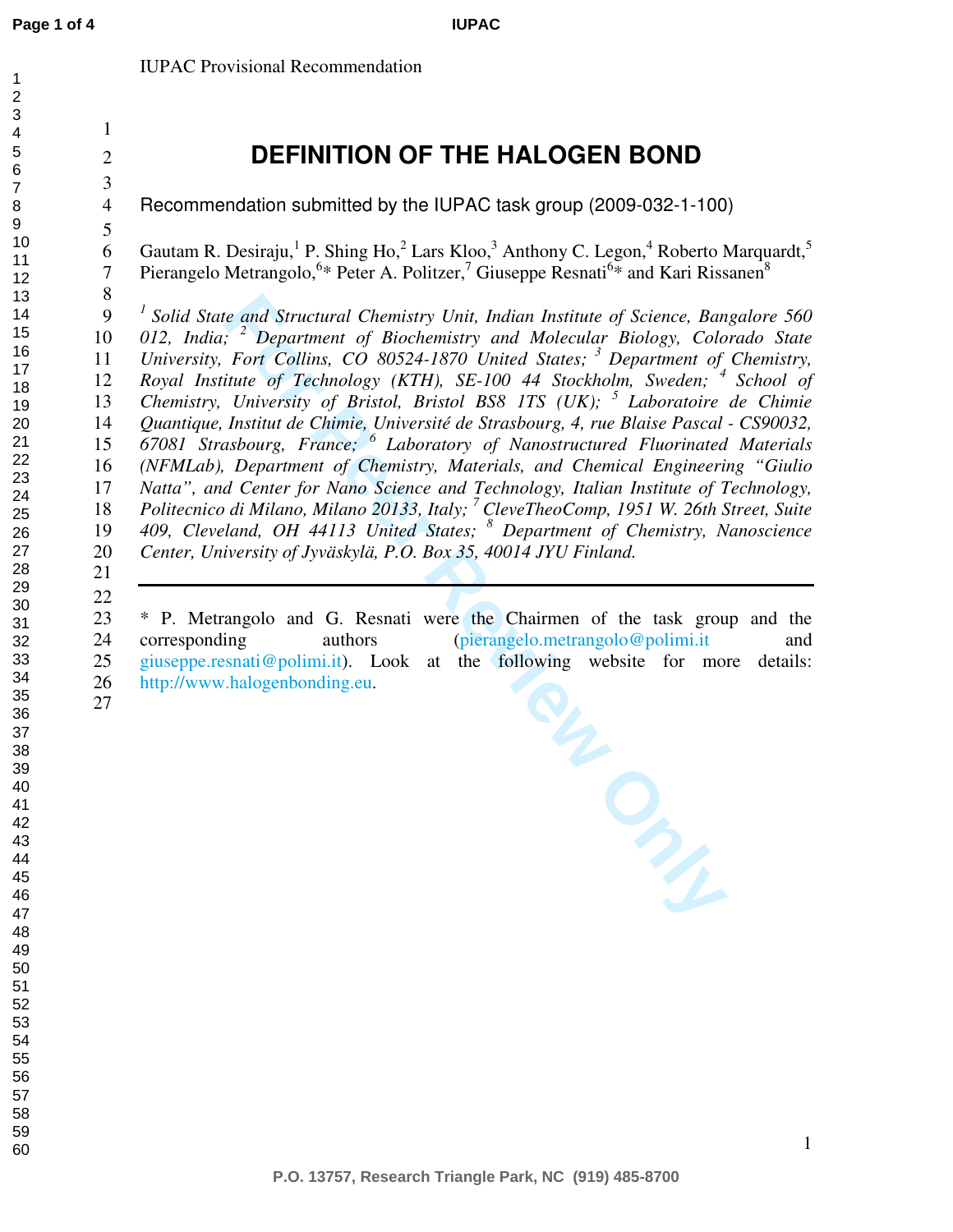## IUPAC Provisional Recommendation

## **1. PREAMBLE**

30 The task group recommends the definition given here for the halogen bond. The short 31 definition is followed by a not exhaustive list of experimental and/or theoretical features, 32 which can be used as evidence for the presence of a halogen bond. A comprehensive 33 technical report, appearing elsewhere, has been prepared by the task group in order to 34 relate the proposed definition with the past work on halogen bond and provide the 35 rationale for the proposed definition.

**2. DEFINITION** 

**A halogen bond R−X···Y−Z occurs when there is evidence of a net attractive interaction between an electrophilic region on a halogen atom X belonging to a molecule or a molecular fragment R–X (where R can be another atom, including X, or a group of atoms) and a nucleophilic region of a molecule, or molecular fragment, Y−Z.** 

**FION**<br>**Formularity 1980**<br>**Formularity 1980**<br>**Formularity 1980**<br>**Formularity 1980**<br>**Formularity 1980**<br>**Formularity 1980**<br>**Formularity 1980**<br>**Formularity 1980**<br>**Formularity 1980**<br>**Formularity 1980**<br>**Formularity 1980**<br>**Form** 46 A typical halogen bond may be denoted by the three dots in R–X**···**Y–Z. R–X is the 47 halogen bond donor and is typically a molecule or a molecular fragment. X is a halogen 48 atom with an electrophilic (electron poor) region and may also be covalently bonded to 49 atom(s) other than R. Possibly, R may also be missing. Y-Z is the halogen bond 50 acceptor and is typically, but not exclusively, a mono- or poly-atomic anion or a 51 nucleophilic (electron rich) region in a neutral molecule such as, but not limited to, a lone 52 pair of atom Y or a  $\pi$ -bond electron pair of Y–Z. All of the five halogens, fluorine, 53 chlorine, bromine, iodine, and astatine, can form halogen bonds.

55 The evidence for the occurrence of a halogen bond may be experimental or 56 theoretical, or better, a combination of both. Some features useful as indications for the 57 halogen bond, not necessarily exhaustive, are listed below. The greater the number of 58 features satisfied, the more reliable is the characterization as a halogen bond.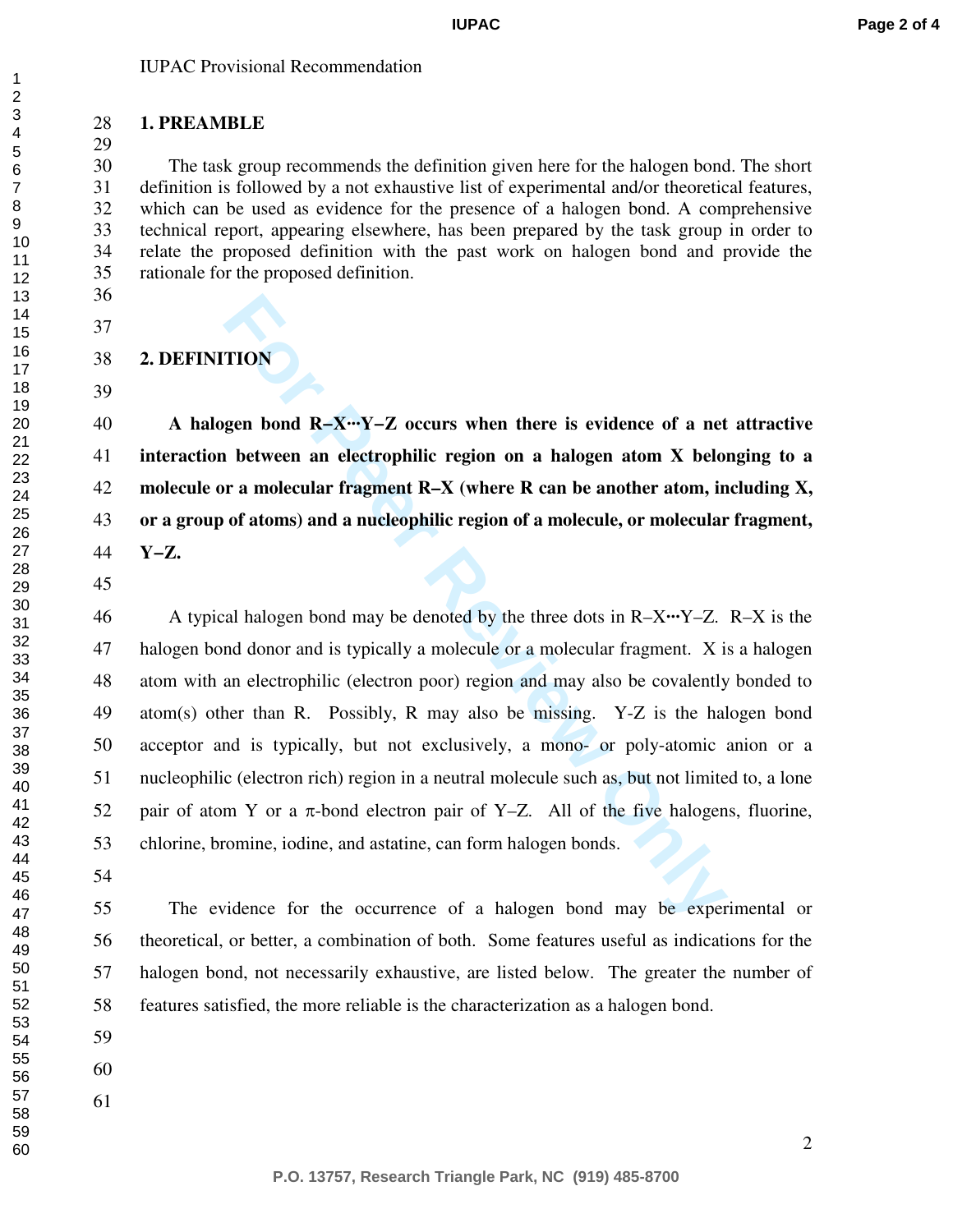**IUPAC**

IUPAC Provisional Recommendation

| 2<br>3                |    |                                                                                                       |
|-----------------------|----|-------------------------------------------------------------------------------------------------------|
| 4                     | 62 | 2.1. List of features                                                                                 |
| 5<br>6                | 63 |                                                                                                       |
| $\boldsymbol{7}$<br>8 | 64 | In a halogen bonded complex R-X…Y-Z:                                                                  |
| 9                     | 65 |                                                                                                       |
| 10<br>11              | 66 | 1. The distance between the donor halogen atom X and the acceptor atom Y tends to                     |
| 12<br>13              | 67 | be less than the sum of the van der Waals radii of X and Y.                                           |
| 14                    | 68 |                                                                                                       |
| 15<br>16              | 69 | 2. The angle $R - X \cdots Y$ tends to be linear (180 $^{\circ}$ ). The halogen atom X tends to align |
| 17<br>18              | 70 | with the direction of the axis of the <i>n</i> -lone pair on Y or the $\pi$ -bond electron pair in    |
| 19<br>20              | 71 | Y-Z.                                                                                                  |
| 21                    | 72 |                                                                                                       |
| 22<br>23              | 73 | 3. The length of the R-X covalent bond usually increases.                                             |
| 24<br>25              | 74 |                                                                                                       |
| 26                    | 75 | 4. The halogen bond strength decreases when the electronegativity of X increases                      |
| 27<br>28              | 76 | and the electron withdrawing ability of R decreases.                                                  |
| 29<br>30              | 77 |                                                                                                       |
| 31<br>32              | 78 | 5. The forces involved in the formation of the halogen bond are primarily                             |
| 33                    | 79 | electrostatic (including polarization) and dispersion; also other forces contribute.                  |
| 34<br>35              | 80 | The relative roles of the different forces may vary from one case to the other.                       |
| 36<br>37              | 81 |                                                                                                       |
| 38<br>39              | 82 | 6. The analysis of the electron density topology usually shows a bond path                            |
| 40                    | 83 | connecting X and Y and a bond critical point between X and Y.                                         |
| 41<br>42              | 84 |                                                                                                       |
| 43<br>44              | 85 | 7. New vibrational modes associated with the formation of the X. Y bond are                           |
| 45<br>46              | 86 | generated and changes in the infrared and Raman absorptions of R-X and Y-Z                            |
| 47                    | 87 | occur.                                                                                                |
| 48<br>49              | 88 |                                                                                                       |
| 50<br>51              | 89 | 8. The X <sup>**</sup> Y halogen bond usually leads to characteristic blue shifts in the UV-          |
| 52<br>53              | 90 | visible spectrum of the halogen bond donor.                                                           |
| 54<br>55              | 91 |                                                                                                       |
| 56                    | 92 | 9. The X···Y halogen bond usually leads to characteristic changes in the nuclear                      |
| 57<br>58              | 93 | magnetic resonance signals of R-X and Y-Z.                                                            |
| 59<br>60              |    | 3                                                                                                     |